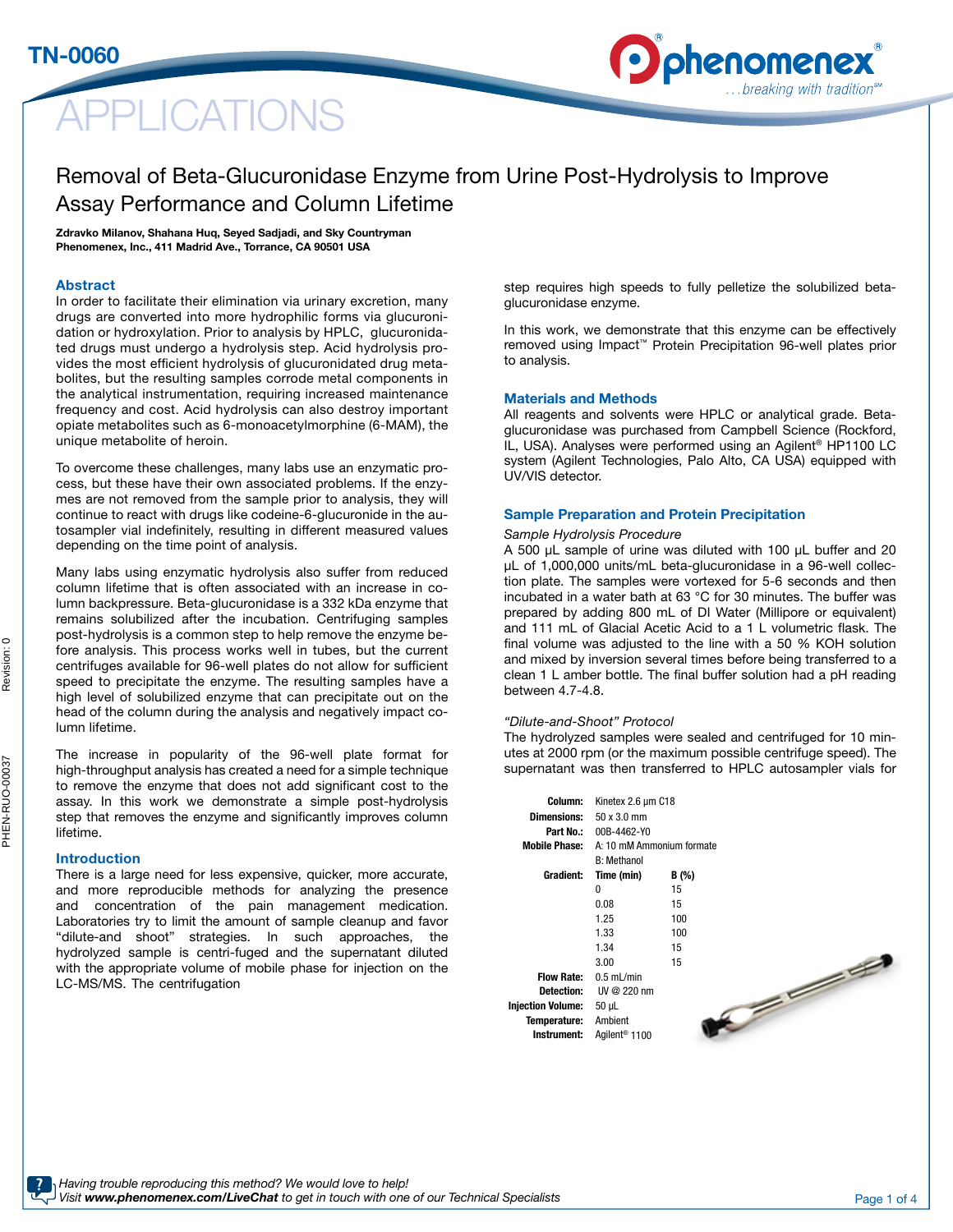# **ICATIONS**

### analysis.

# *Protein Precipitation*

A 100 μL volume of the hydrolyzed sample was loaded directly onto an Impact Protein Precipitation 96-well plate (Phenomenex, Torrance, CA) that had been pre-loaded with 300 μL acetonitrile (ACN) or methanol (MeOH). The membrane used in the Impact product holds the ACN until vacuum is applied. The plate was sealed and then vortexed for 2 min at the maximum possible speed. A vacuum of 2-7 inches Hg was applied for 2-3 min until filtrate was collected. The resulting extracts were then evaporated to dryness and reconstituted in starting mobile phase before being transferred to HPLC autosampler vials for analysis.

### HPLC Conditions

HPLC analysis was performed with a Kinetex® 2.6 μm C18, 50 x 3.0 mm column packed with core-shell particle media, providing high resolving power and fast analysis time.

## Results and Discussion

When beta-glucuronidase hydrolyzed samples were directly injected onto the HPLC column, we observed column lifetime failure after only 15-20 injections, consistent with (Figure 1). Column lifetime was defined as a backpressure exceeding the Agilent® HP 1100 limit of 400 bar. The results were repeated using three separate columns to ensure that the results were reproducible.

The same hydrolyzed urine sample that was filtered using the Impact™ Protein Precipitation Plate showed stable pressure readings in excess of 500 injections (Figure 2). Further injections were not done as we did not see any reason to expect pressure to suddenly increase. When we transferred this protocol to a customer site, more than 1,000 injections with no increase in backpressure were observed. Looking in the wells of the Impact Protein Precipitation 96-well plate after the precipitation procedure, the precipitated en-**Pigure**  $\frac{1}{2}$  clearly visible (**Figure 3**). We have also observed, through hatgle responted a read that the enzymens can be removed using





Figure 2.

Stable Pressure After Cleanup using Impact



phenomene

breaking with tradition. .

#### Figure 3. Precipitated Enzyme on Impact Plate



more selective techniques such as solid phase extraction (SPE). Trapped-precipitated-enzyme on Impact following enzymatic hydrolysis using ace

### **Conclusion**

In this study we presented a simple and effective method for removing beta-glucuronidase from enzymatically hydrolyzed urine samples. Hydrolysis using beta-glucuronidase results in a sample solution containing a significant amount of solubilized enzyme that must be removed before HPLC analysis. Centrifugation in 96-well plates is not effective in removing the solublized enzyme. Performing a protein precipitation step using Impact Protein Precipitation 96-well plates effectively removes the enzyme and was suitable for high-throughput testing. Once the enzyme was removed, an acceptable column lifetime was observed.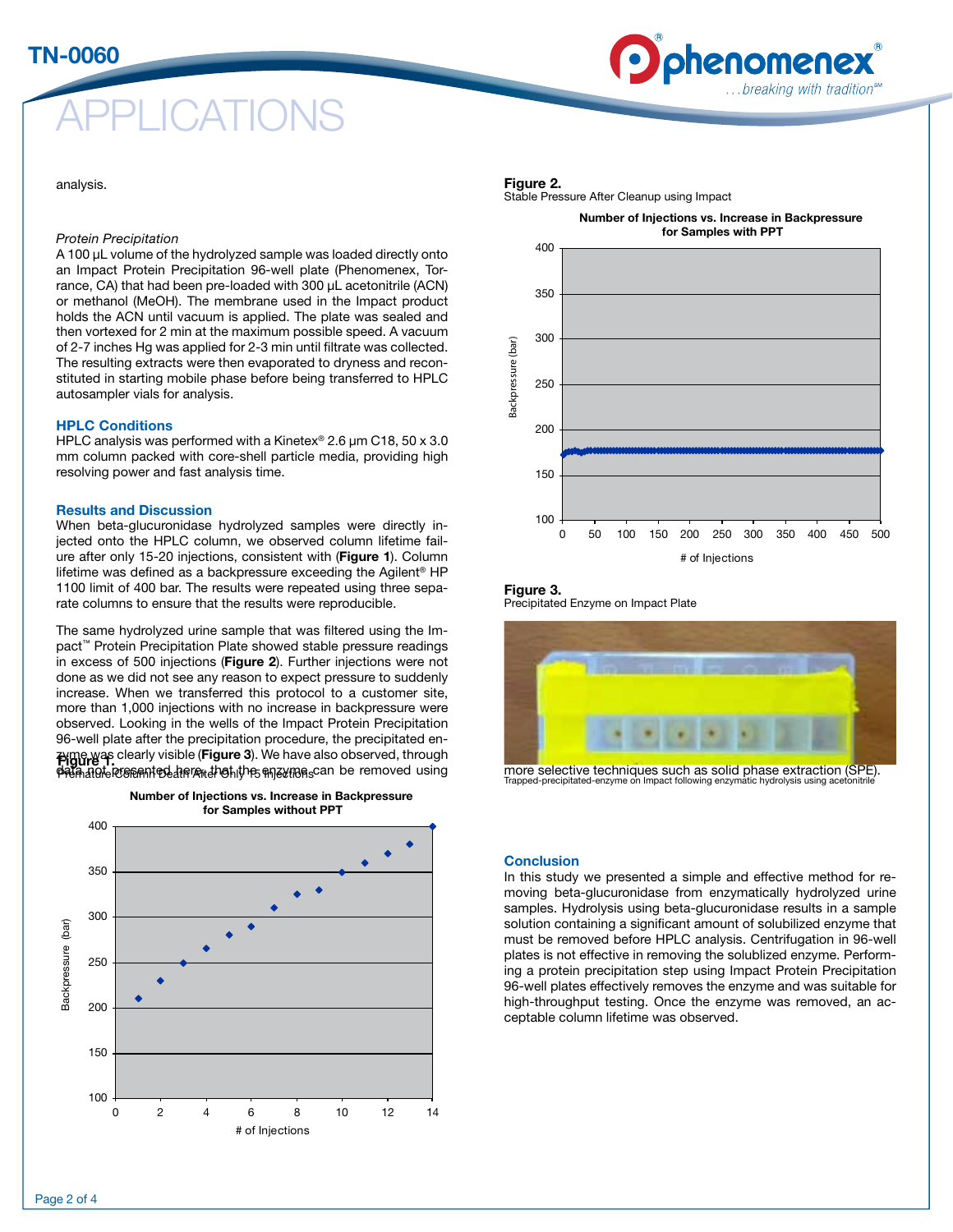# CATIONS



#### Impact™ Protein Precipitation Plates

| Part No.                           | <b>Description</b>                                                                                                      | <b>Unit</b> |
|------------------------------------|-------------------------------------------------------------------------------------------------------------------------|-------------|
| <b>Impact Precipitation Plates</b> |                                                                                                                         |             |
| CE0-7565                           | Impact Protein Precipitation, Square Well,<br>Filter Plate, 2 mL                                                        | $2$ /box    |
|                                    | <b>Impact Starter Kit for Protein Precipitation</b>                                                                     |             |
| CE0-8201                           | Impact Protein Precipitation Plate (2 ea)<br>Collection Plate 2 mL (2 ea)<br>Sealing Mat, Santoprene™ (AH0-8199) (2 ea) | ea          |
|                                    |                                                                                                                         |             |

| <b>Accessories</b>  |                                                        |             |
|---------------------|--------------------------------------------------------|-------------|
|                     | <b>Collection Plates (deep well, polypropylene)</b>    |             |
| AH0-7192            | 96-Well Collection Plate 350 µL/well                   | $50$ /p $k$ |
| AH0-7193            | 96-Well Collection Plate 1 mL/well                     | $50$ /p $k$ |
| AH0-7194            | 96-Well Collection Plate 2 mL/well                     | $50$ /p $k$ |
| AH0-8635            | 96-Well Collection Plate, 2 mL Square/Round-Conical    | $50$ /p $k$ |
| AH0-8636            | 96-Well Collection Plate, 2 mL Round/Round, 8 mm       | $50$ /pk    |
| AH0-7279            | 96-Well Collection Plate, 1 mL/well Round, 7 mm        | $50$ /pk    |
| <b>Sealing Mats</b> |                                                        |             |
| AH0-8597            | Sealing Mats, Pierceable, 96-Square Well, Silicone     | $50$ /p $k$ |
| AH0-8598            | Sealing Mats, Pre-Slit, 96-Square Well, Silicone       | $50$ /p $k$ |
| AH0-8631            | Sealing Mats, Pierceable, 96-Round Well 7 mm, Silicone | $50$ /p $k$ |
| AH0-8632            | Sealing Mats, Pre-Slit, 96-Round Well 7 mm, Silicone   | $50$ /p $k$ |
| AH0-8633            | Sealing Mats, Pierceable, 96-Round Well 8 mm, Silicone | $50$ /pk    |
| AH0-8634            | Sealing Mats, Pre-Slit, 96-Round Well 8 mm, Silicone   | $50$ /p $k$ |
| AH0-7362            | Sealing Tape Pad                                       | $10$ /pk    |
| Vacuum Manifolds    |                                                        |             |
| AH0-8950            | 96-Well Plate Manifold, Universal with Vacuum Gauge    | ea          |

# Kinetex® HPLC Columns

| 2.6 um Analytical Columns (mm) |                 |                 |             |                  | SecurityGuard <sup>™</sup><br><b>ULTRA Cartridges*</b> |               |
|--------------------------------|-----------------|-----------------|-------------|------------------|--------------------------------------------------------|---------------|
|                                | $30 \times 4.6$ | $50 \times 4.6$ | 75 x 4.6    | $100 \times 4.6$ | $150 \times 4.6$                                       | $3$ /pk       |
| <b>XB-C18</b>                  |                 | 00B-4496-E0     | 00C-4496-E0 | 00D-4496-E0      | 00F-4496-F0                                            | AJ0-8768      |
| C <sub>18</sub>                | 00A-4462-E0     | 00B-4462-E0     | 00C-4462-E0 | 00D-4462-E0      | 00F-4462-F0                                            | AJ0-8768      |
| C8                             |                 | 00B-4497-E0     | 00C-4497-E0 | 00D-4497-E0      | 00F-4497-F0                                            | AJ0-8770      |
| <b>PFP</b>                     | 00A-4477-E0     | $00B-4477-F0$   | 00C-4477-E0 | 00D-4477-E0      | 00F-4477-F0                                            | AJ0-8773      |
| <b>HILIC</b>                   |                 | 00B-4461-E0     | 00C-4461-E0 | 00D-4461-E0      | 00F-4461-E0                                            | AJ0-8772      |
| <b>Phenvl-Hexvl</b>            |                 | 00B-4495-E0     | 00C-4495-E0 | 00D-4495-E0      | 00F-4495-E0                                            | AJ0-8774      |
|                                |                 |                 |             |                  |                                                        | for 4.6 mm ID |

| 2.6 µm MidBore™ Columns (mm) |                 |                 |             |                  |                  | <b>SecurityGuard</b><br><b>ULTRA Cartridges*</b> |
|------------------------------|-----------------|-----------------|-------------|------------------|------------------|--------------------------------------------------|
|                              | $30 \times 3.0$ | $50 \times 3.0$ | 75 x 3.0    | $100 \times 3.0$ | $150 \times 3.0$ | $3$ /pk                                          |
| <b>XB-C18</b>                | 00A-4496-Y0     | 00B-4496-Y0     | 00C-4496-Y0 | 00D-4496-Y0      | 00F-4496-Y0      | AJ0-8775                                         |
| C18                          | 00A-4462-Y0     | 00B-4462-Y0     | 00C-4462-Y0 | 00D-4462-Y0      | 00F-4462-Y0      | AJ0-8775                                         |
| C8                           | 00A-4497-Y0     | 00B-4497-Y0     | 00C-4497-Y0 | 00D-4497-Y0      | 00F-4497-Y0      | AJ0-8777                                         |
| <b>PFP</b>                   | 00A-4477-Y0     | 00B-4477-Y0     | 00C-4477-Y0 | 00D-4477-Y0      | 00F-4477-Y0      | AJ0-8780                                         |
| <b>HILIC</b>                 | 00A-4461-Y0     |                 |             |                  | 00F-4461-Y0      | AJ0-8779                                         |
| <b>Phenvl-Hexvl</b>          |                 |                 |             | 00D-4495-Y0      | 00F-4495-Y0      | AJ0-8781                                         |
|                              |                 |                 |             |                  |                  | for 3.0 mm ID                                    |

|                              |                 |                 |                         |                  | <b>SecurityGuard</b>     |
|------------------------------|-----------------|-----------------|-------------------------|------------------|--------------------------|
| 2.6 µm Minibore Columns (mm) |                 |                 |                         |                  | <b>ULTRA Cartridges*</b> |
|                              | $30 \times 2.1$ | $50 \times 2.1$ | $100 \times 2.1$        | $150 \times 2.1$ | $3$ /pk                  |
| <b>XB-C18</b>                | 00A-4496-AN     | 00B-4496-AN     | 00D-4496-AN             | 00F-4496-AN      | AJ0-8782                 |
| C18                          | 00A-4462-AN     | 00B-4462-AN     | 00D-4462-AN             | 00F-4462-AN      | AJ0-8782                 |
| C8                           | 00A-4497-AN     |                 | 00B-4497-AN 00D-4497-AN | 00F-4497-AN      | AJ0-8784                 |
| <b>PFP</b>                   | 00A-4477-AN     | 00B-4477-AN     | 00D-4477-AN             | 00F-4477-AN      | AJ0-8787                 |
| <b>HILIC</b>                 | 00A-4461-AN     | 00B-4461-AN     | 00D-4461-AN             | 00F-4461-AN      | AJ0-8786                 |
| <b>Phenyl-Hexyl</b>          | 00A-4495-AN     |                 | 00B-4495-AN 00D-4495-AN | 00F-4495-AN      | AJ0-8788                 |
|                              |                 |                 |                         |                  | for $2.1 \text{ mm}$ ID  |

\* SecurityGuard ULTRA cartridges require holder, Part No.: AJ0-9000



If Phenomenex products in this technical note do not provide at least an equivalent separation as compared to other products of the same phase and dimensions, return the product with your comparative data within 45 days for a FULL REFUND.